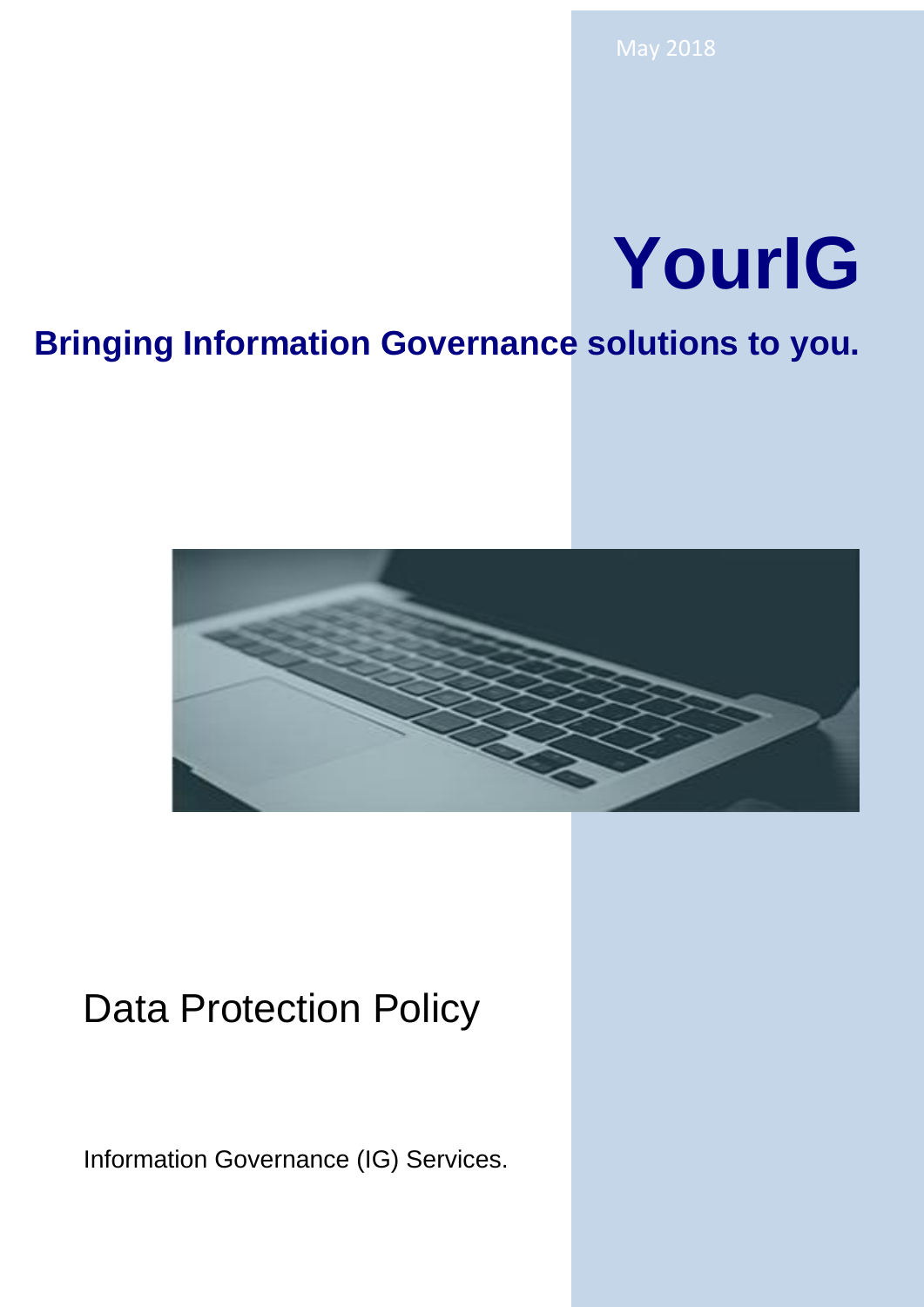



### **Data Protection Policy For Cotwall End Primary School**

#### **Legal Obligations**

Recital 74 of the General Data Protection Regulation (GDPR) states that……

'*The responsibility and liability of the controller for any processing of personal data carried out by the controller or on the controller's behalf should be established. In particular the controller should be obliged to implement appropriate and effective measures and be able to demonstrate the compliance of processing activities with the Regulation, including the effectiveness of the measures. Those measures should take into account the nature, scope, context and purposes of the processing and the risk to the rights and freedoms of natural persons'*

To this end, the School and the School Governing Body has adopted the Policy as specified below.

#### **Scope**

An essential activity within *Cotwall End Primary School* is the requirement to gather and process information about its pupils, staff, parents and other individuals who have contact with the school, in order to enable it to provide education and other associated functions.

In addition, there may be a legal requirement to collect and use information to ensure that the school complies with its statutory obligations.

The GDPR defines special category information as *'information about an individual's racial or ethnic origin, political opinions, religious or philosophical beliefs, trade union membership, health, sex life or sexual orientation and genetic and biometric data'*.

Before processing 'special category' information Cotwall End Primary School will identify and document the lawful basis for processing this information. Cotwall End Primary School will only process special categories of personal information in certain situations.

This will be done in accordance with Data Protection Law and other related government legislation.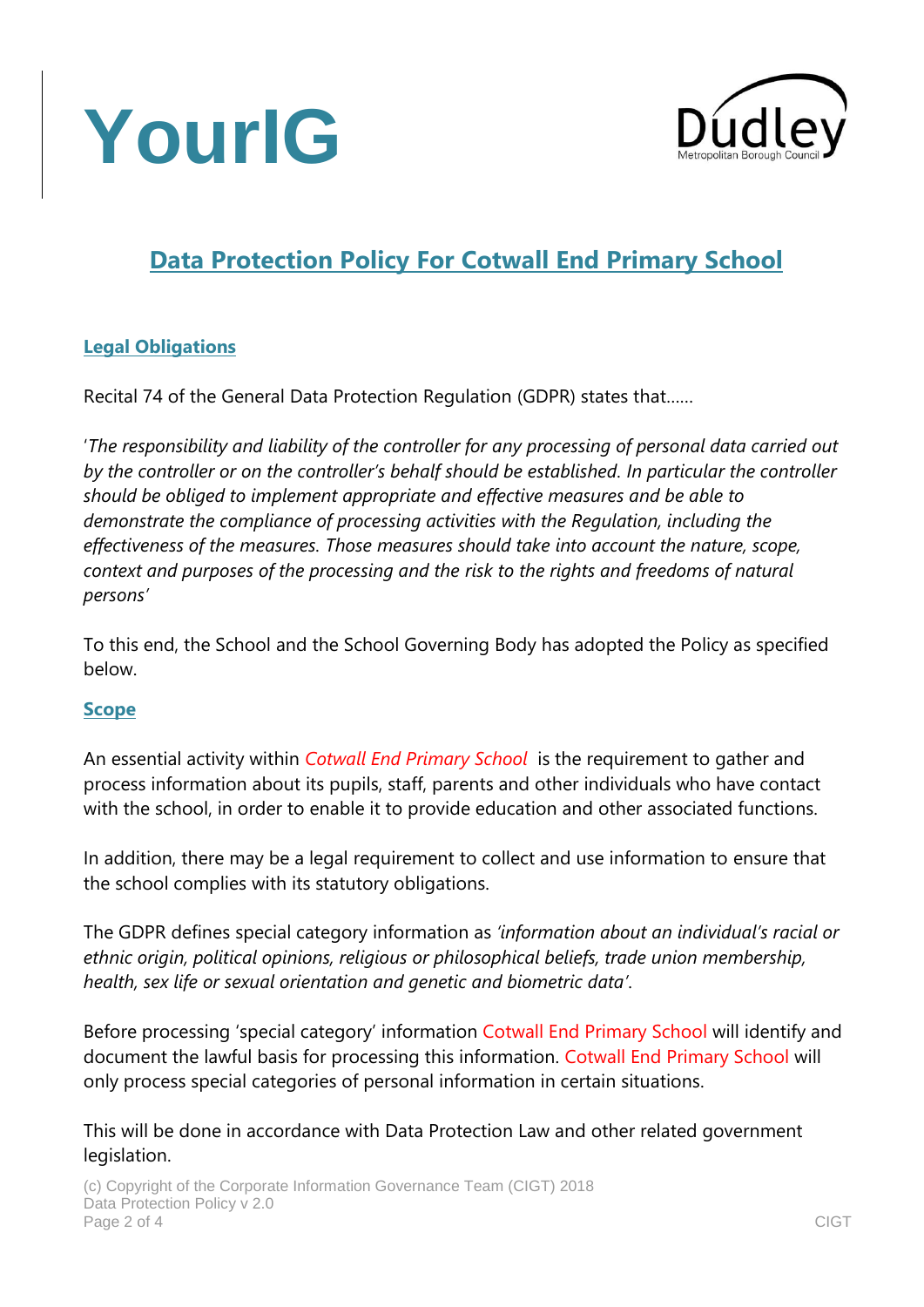*Cotwall End Primary School* and the School Governing Body – acting as custodians of personal data – recognise their moral duty to ensure that it is handled properly and confidentially at all times, irrespective of whether it is held on paper or by electronic means. This covers the whole lifecycle, including:

- The obtaining of personal data;
- The storage and security of personal data;
- The use of personal data;
- The disposal/destruction of personal data.

*Cotwall End Primary School* and the School Governing Body also has a responsibility to ensure that data subjects have appropriate access to details regarding personal information relating to them.

#### **Objectives**

By following and maintaining strict safeguards and controls, *Cotwall End Primary School* and the School Governing Body will:

- Acknowledge the rights of individuals to whom personal data relate, and ensure that these rights may be exercised in accordance with Data Protection Law;
- Ensure that individuals are fully informed about the collection and use of personal data through the publication of the school's Privacy Notice;
- Collect and process personal data which is adequate, relevant and limited to what is necessary in relation to the purposes for which they are processed;
- Ensure that adequate steps are taken to ensure the accuracy and currency of data;
- Ensure that for all personal data, appropriate security measures are taken both technically and organisationally – to protect against damage, loss or abuse;
- Ensure that the movement of personal data is done in a lawful way both inside and outside the organisation and that suitable safeguards exist at all times.

#### **Achieved by**

In order to support these objectives, *Cotwall End Primary School* and the School Governing Body will:

- Have a **"Senior Information Risk Owner"** (SIRO) to ensure that there is accountability and that Information Risk is recognised at a Senior Level;
- Have a designated **"Data Protection Officer**" (DPO) to meet the school's obligations under Article 37 of GDPR